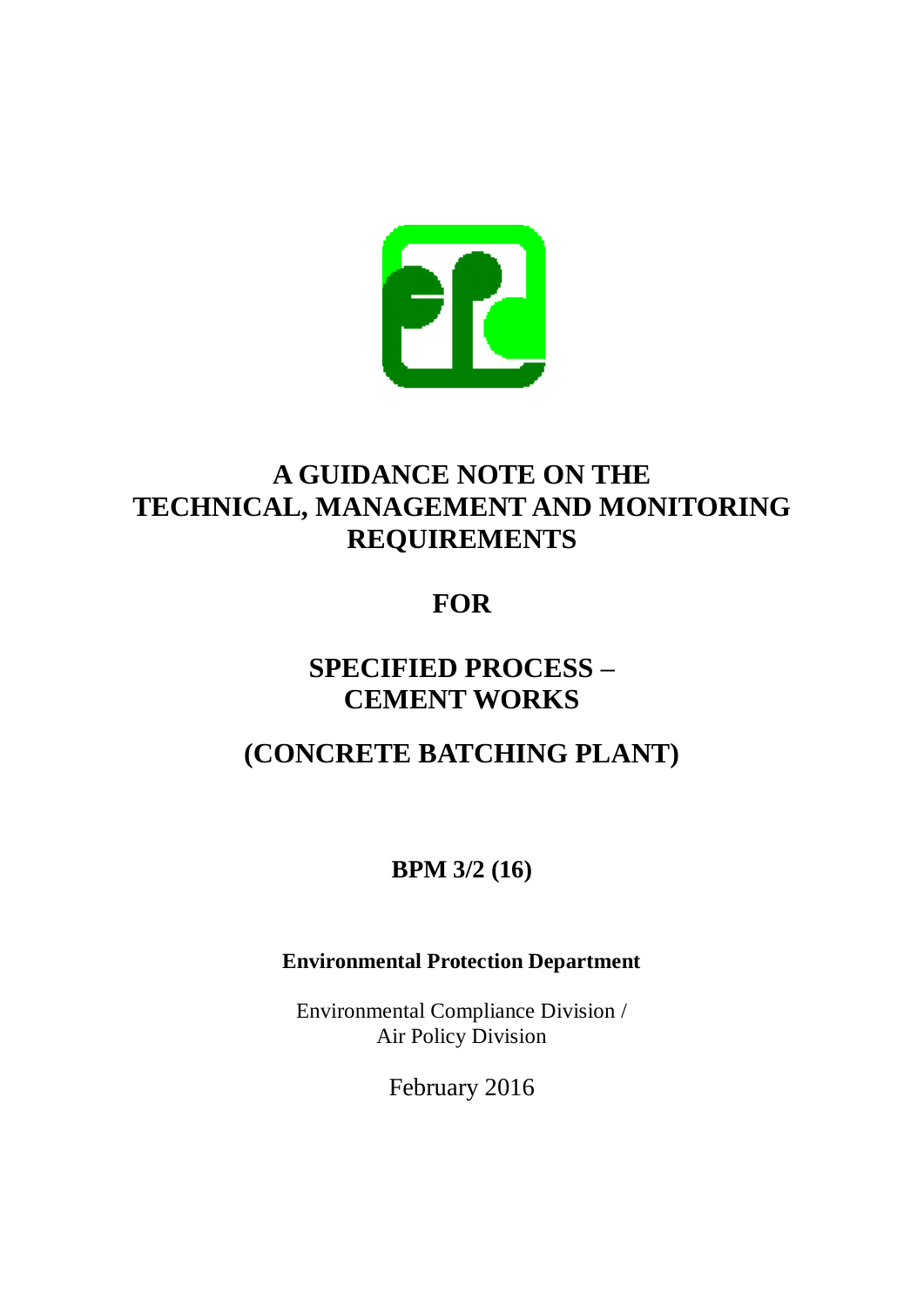## **1. INTRODUCTION**

1.1 This Note is one of a series issued by the Environmental Protection Department to guide the air pollution management of specified processes (SP), to which Part IV of the Air Pollution Control Ordinance (the Ordinance) applies, and the assessment of an application for an SP licence. It covers operations for the manufacture of ready-mix concrete by batching cement and other materials for cement works, which are described as follows in Schedule 1 to the Ordinance -

"Works in which the total silo capacity exceeds 50 tonnes and in which cement is handled or in which argillaceous and calcareous materials are used in the production of cement clinker, and works in which cement clinker is ground."

1.2 Under section 12 of the Ordinance, the owner of any premises used for the conduct of an SP shall use the **best practicable means** (BPM) for preventing the emission of noxious or offensive emissions from their plants, preventing the discharge of such emissions into the atmosphere and rendering such emissions where discharged harmless and inoffensive. This Note sets out the minimum requirements for the provision and maintenance of the BPM for an individual plant. However, an applicant for an SP licence should recognize that fulfilment of the requirements in this Note does not necessarily lead to the granting of the licence because the decision will also take into account the circumstances of an individual application. In addition, the Authority may impose specific requirements in the licence, if granted, on top of the requirements set out in this Note. The terms and conditions in the SP licence should be the statutory requirements for the environmental management of the SP.

(Note: "best practicable means", where used with respect to the emission from a premises of an air pollutant, has reference not only to the provision and the efficient maintenance of appliances adequate for preventing such emission, but also to the manner in which such appliances are used and to the proper supervision by the owner of the premises of any operation in which such an air pollutant is evolved.)

1.3 If an SP licence holder seeks to renew the licence of his existing SP that fails to meet the latest version of this Note at the time of the licence renewal application, he should provide full justifications for the failure and propose for the Authority's consideration his plan to upgrade the emission control performance of his plant including the implementation timeframe.

#### **2. EMISSION LIMITS**

2.1 All emissions to air, other than steam or water vapour, shall be colourless, free from persistent mist or fume, and free from droplets.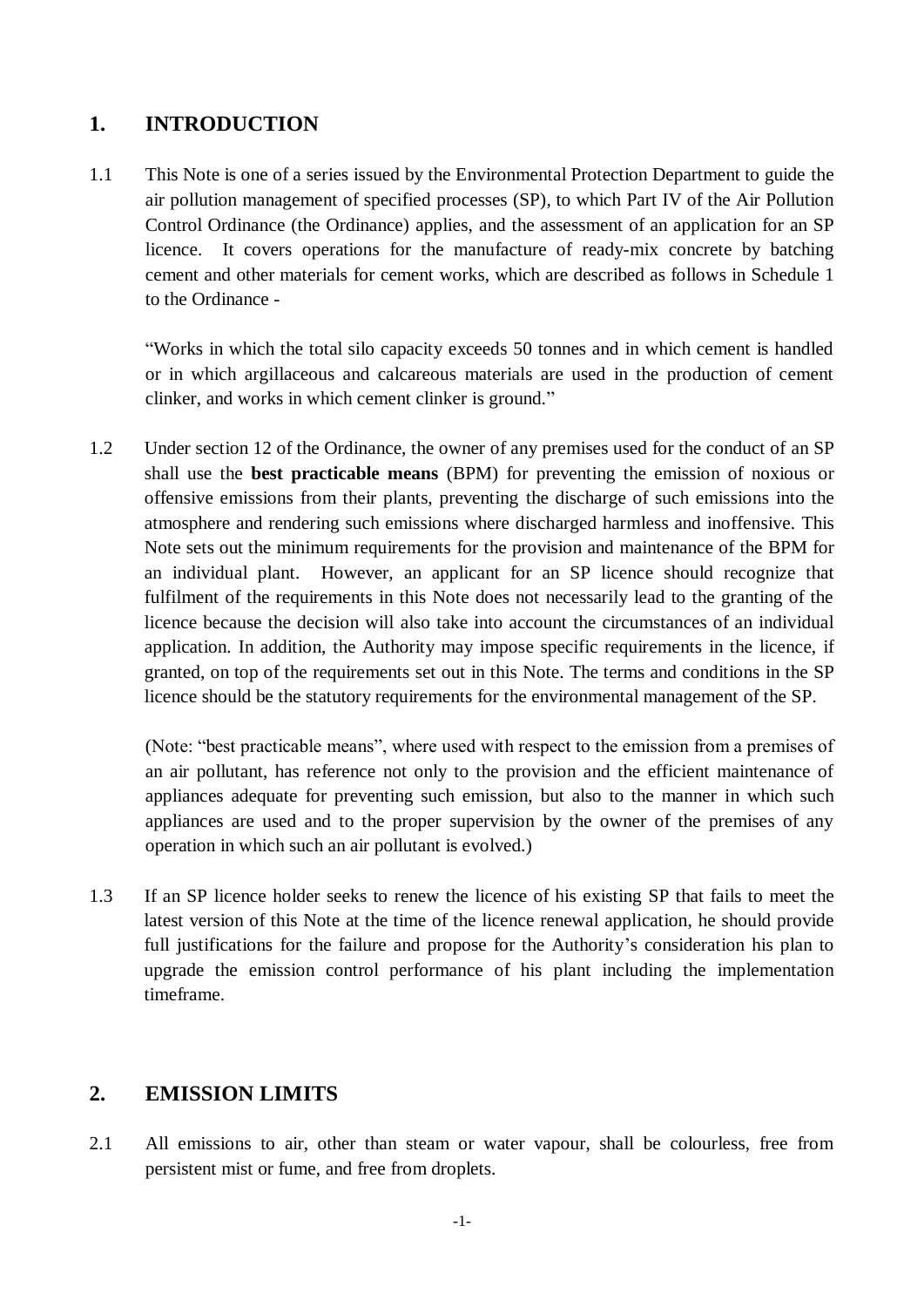- 2.2 Emissions from non-fugitive fixed emission points in the specified and associated processes as covered by this Note shall not:
	- (a) exceed the concentration limit set out in Annex I.
	- (b) appear to be as dark as or darker than Shade 1 on the Ringelmann Chart when compared in the appropriate manner with the Ringelmann Chart or an approved device.

### **3. FUEL RESTRICTION**

3.1 All fuels to be used shall comply with the Air Pollution Control (Fuel Restriction) Regulations in force.

## **4. CONTROL OF EMISSIONS**

- 4.1 Emission of air pollutants shall be minimized to prevent:
	- (a) harm to the environment, adverse effects to human health, or creation of any nuisance situation;
	- (b) hindrance to the attainment or maintenance of the relevant air quality objectives;
	- (c) objectionable odours noticeable outside the premises where the process is carried out; and
	- (d) undue constraints on the existing and future development or land use.
- 4.2 To satisfy the emission limits set out in Section 2 of this Note, prevention or reduction of emissions at source should be made. Where the emission cannot be prevented or reduced at source to a sufficient extent to meet these requirements, air pollution control equipment shall be provided to meet the emissions limits.
- 4.3 Clean energy sources and fuels with proven benefits to air pollution reduction shall be used whenever possible in the relevant specified process and associated operations. The use of electricity or gaseous fuel for process heating or production of goods is always recommended.
- 4.4 Wherever possible, the final discharge point from a particulate matter arrestment plant, where it is not necessary to achieve dispersion of the residual pollutants, should be at low level to minimize the effect on the surroundings in case of abnormal emissions and to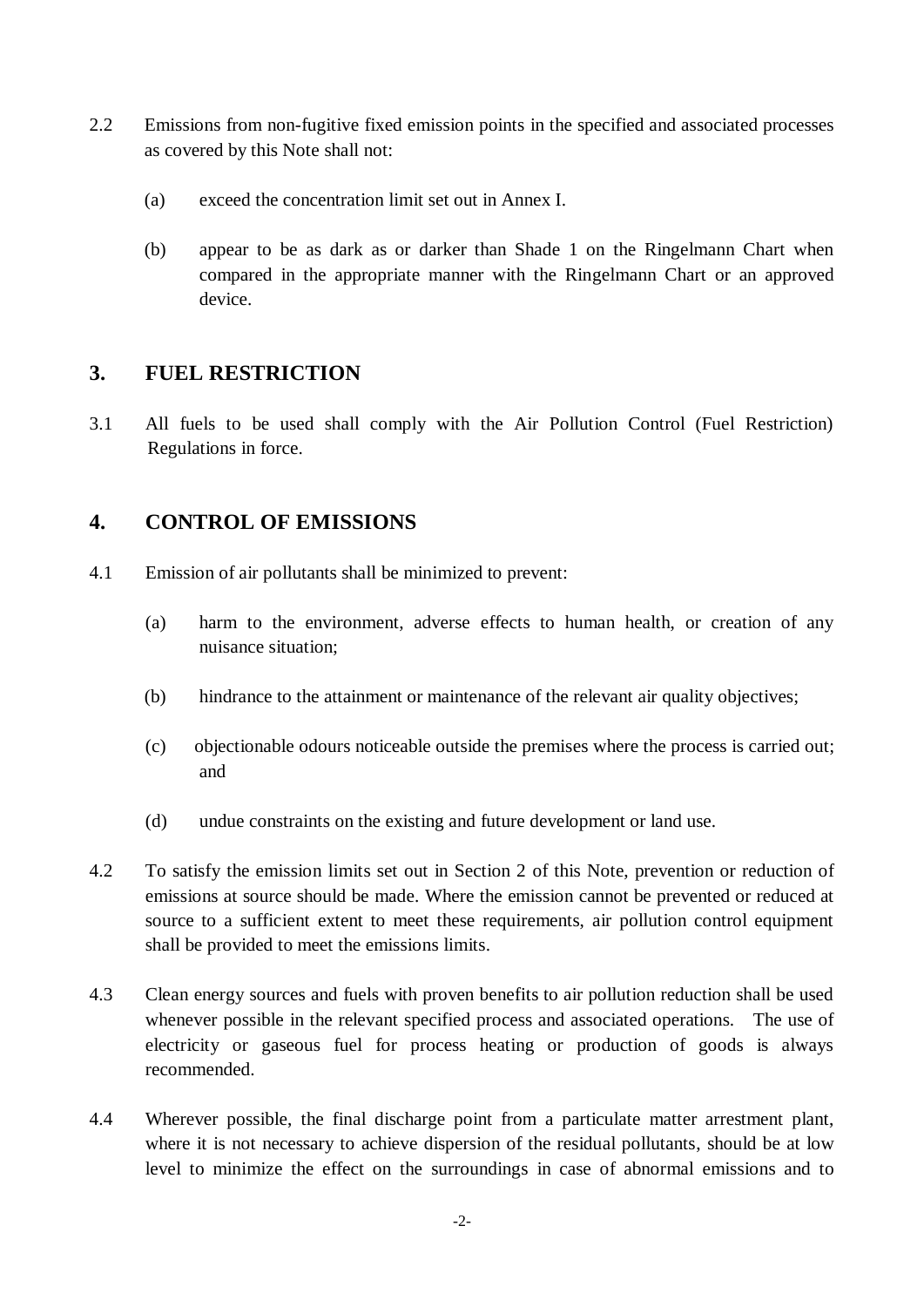facilitate maintenance and inspection.

## **5. OPERATION AND MAINTENANCE**

- 5.1 Requirements include not only the provision of the emission control equipment but also its proper operation and maintenance as well as its supervision when in use and the training and supervision of properly qualified staff. Specific operation and maintenance requirements may be specified for individual equipment.
- 5.2 Malfunctioning and breakdown of the process or air pollution control equipment, which would cause exceedance of the emission limits or breaches of other air pollution control requirements, should be reported to the Authority within 3 working days.

## **6. FUGITIVE EMISSION CONTROL**

#### Engineering Design/Technical Requirements

- 6.1 The Authority will prescribe the requirements in consideration of the circumstances of an individual SP plant. As a general guidance, the loading, unloading, handling and storage of fuel, raw materials, products, wastes or by-products should be carried out in a manner acceptable to the Authority so as to prevent the release of:
	- (a) visible dust emission; and/or
	- (b) other noxious or offensive emissions.
- 6.2 Without prejudice to the generality of the above general requirements, the following control measures shall be implemented:

#### Cement and other dusty materials

- 6.3 The loading, unloading, handling, transfer or storage of cement, pulverised fuel ash (PFA) and/or other equally dusty materials shall be conducted in a totally enclosed system acceptable to the Authority. All dust-laden air or waste gas generated by the process shall be properly extracted and vented to fabric filtering system to meet the emission limit stipulated in Section 2 of this Note.
- 6.4 Cement, PFA and/or other equally dusty materials shall be stored in storage silos fitted with audible high level alarms to warn of over-filling. The high-level alarm indicators shall be interlocked with the material filling line such that in the event of the silos going to be overfilled, an audible alarm will operate, and after 1 minute or less the material filling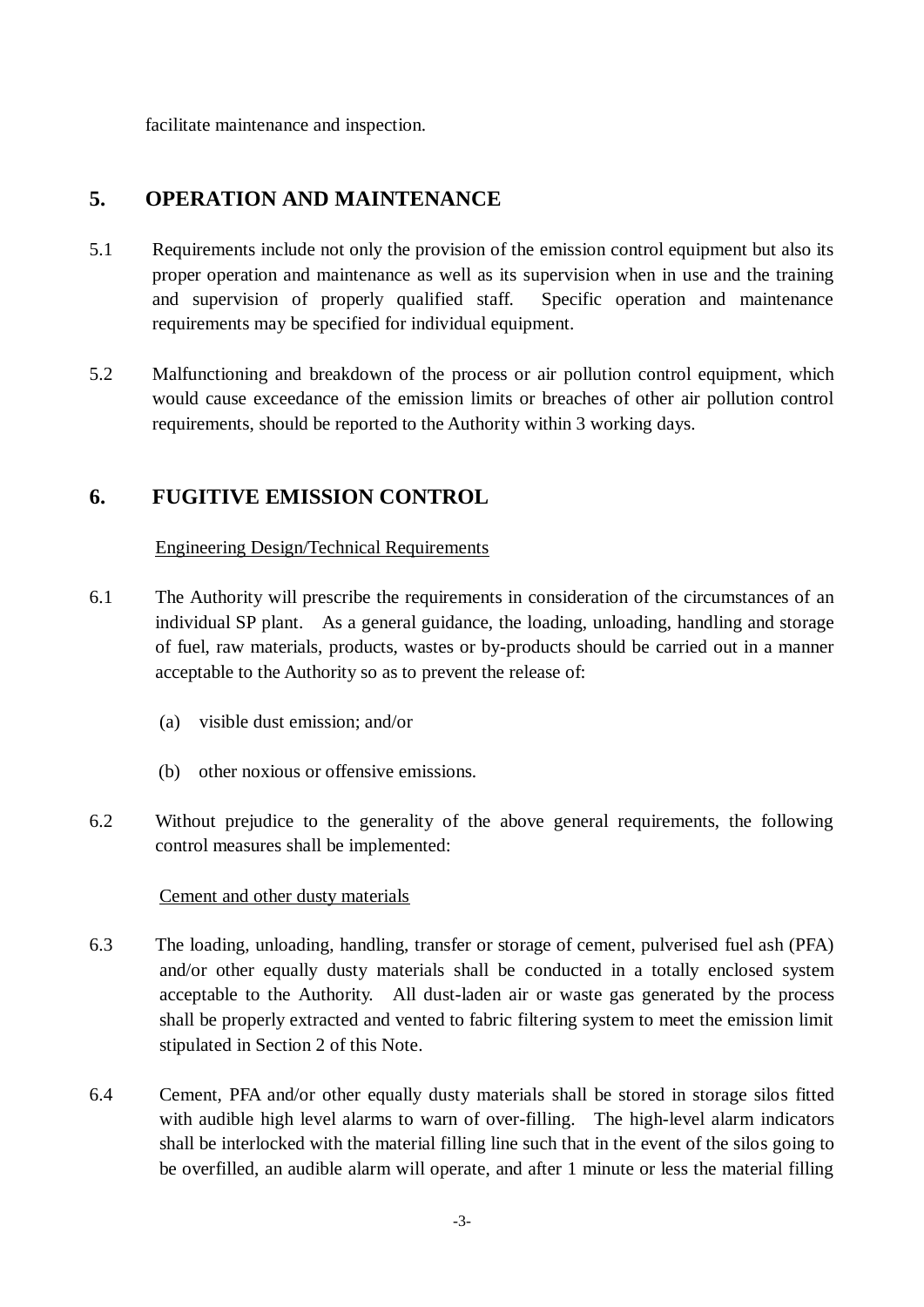line will be closed to avoid overfilling.

- 6.5 Vents of all silos shall be fitted with fabric filtering system to meet the emission limit stipulated in Section 2 of this Note.
- 6.6 Vents of cement/PFA weighing scale shall be fitted with fabric filtering system to meet the emission limit stipulated in Section 2 of this Note.
- 6.7 Seating of pressure relief valves of all silos shall be checked at least once a week during the process of filling dusty materials into the silos to ensure no dust-laden air leakage from the pressure relief valves.

#### Other raw materials

- 6.8 The loading, unloading, handling, transfer or storage of other raw materials which may generate airborne dust emissions such as crushed rock, sand, stone aggregate, shall be carried out in such a manner to prevent or minimize dust emissions.
- 6.9 The materials mentioned in paragraph 6.8 of this Note shall be adequately wetted prior to and during the loading, unloading and handling operations. Effective manual or automatic water spraying system shall be provided and used at all unloading areas, stock piles and material discharge points.
- 6.10 All receiving hoppers for unloading materials mentioned in paragraph 6.8 of this Note shall be enclosed on three sides up to 3 metres above the unloading point. In no case shall these hoppers be used as the material storage devices.
- 6.11 Aggregates with a nominal size less than or equal to 5 millimeters should be stored in totally enclosed structures such as storage bins and should not be handled in open area. Where there is sufficient buffer area surrounding the concrete batching plant, ground stockpiling may be used. The stockpile shall be enclosed at least on top and 3 sides and with flexible curtain to cover the entrance side.
- 6.12 Aggregates with a nominal size greater than 5 millimeters should preferably be stored in a totally enclosed structure. If open stockpiling is used, the stockpile shall be enclosed on 3 sides with the enclosure wall sufficiently higher than the top of the stockpile to prevent wind whipping.
- 6.13 The opening between the storage bin and weighing scale of the materials mentioned in paragraph 6.8 of this Note shall be fully enclosed.

#### Conveyor on fixed structure

6.14 The belt conveyors for handling materials mentioned in paragraph 6.8 of this Note shall be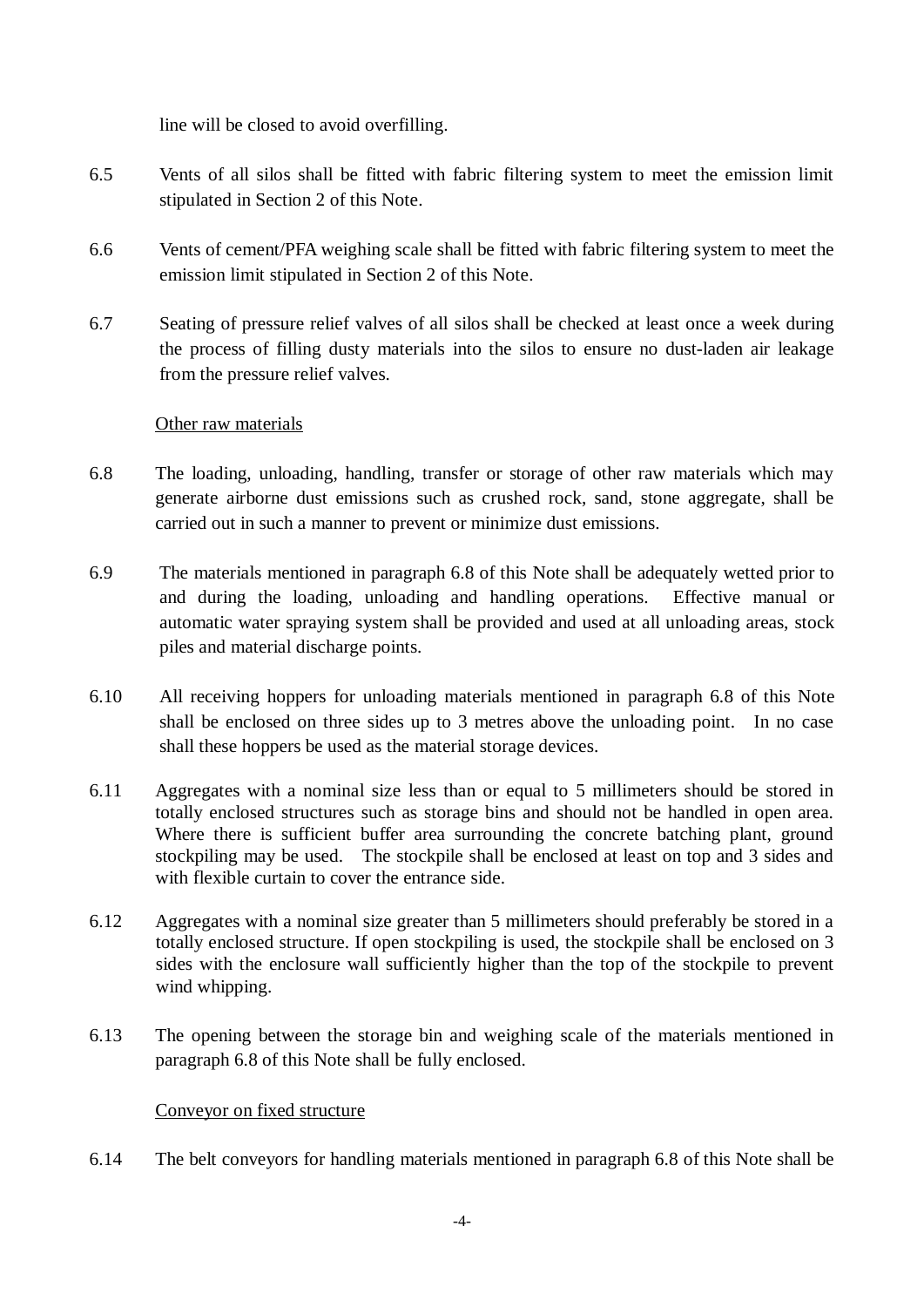enclosed on top and 2 sides with a metal board at the bottom to eliminate any dust emission due to wind-whipping effect. Other type of enclosure will also be accepted by the Authority if it can be demonstrated that the proposed enclosure can achieve same performance.

- 6.15 All conveyor transfer points shall be totally enclosed. Openings on the enclosure for the passage of conveyors shall be fitted with effective flexible seals to prevent dust emission.
- 6.16 Scrapers shall be provided at the turning points of all conveyors to remove dust adhered to the belt surface.
- 6.17 Conveyors discharged to stockpiles of materials mentioned in paragraph 6.8 of this Note shall be arranged to minimize free fall as far as practicable. All free falling transfer points from conveyors to stockpiles shall be fitted with chute(s) or flexible curtain to minimize dust emission due to wind-whipping effect and shall be water sprayed.

#### Loading of materials for batching and cleaning of mixer trucks

- 6.18 Mixer trucks shall be loaded in such a way to minimise airborne dust emissions. Without prejudice to the generality of this requirement, the following control measures shall be implemented:
	- (a) Pre-mixing the materials in a totally enclosed concrete mixer before loading the materials into the mixer truck is recommended. All dust-laden air generated by the pre-mixing process as well as the loading process shall be totally vented to fabric filtering system to meet the emission limit stipulated in Section 2 of this Note.
	- (b) If truck mixing batching or other types of batching method is used, local dust control measures that are capable of collecting and venting all dust-laden air generated by the material loading/mixing to a dust arrestment plant to meet the emission limit stipulated in Section 2 of this Note shall be provided. When loading dry materials into mixer trucks, a ribbon feed technique coupled with additional dust control measures such as flexible curtain to adequately enclose the space with loading emissions and water spraying shall be used. The effectiveness of the dust control measures shall be demonstrated to the satisfaction of the Authority
	- (c) For loading materials into the mixer drum of mixer trucks, the loading point must be fitted with a flexible sleeve which is long enough to enter the mixer drum hatch of the mixer trucks. The flexible sleeve should be made of material capable of withstanding continuous exposure to concrete ingredients such as cement slurries and abrasive aggregates.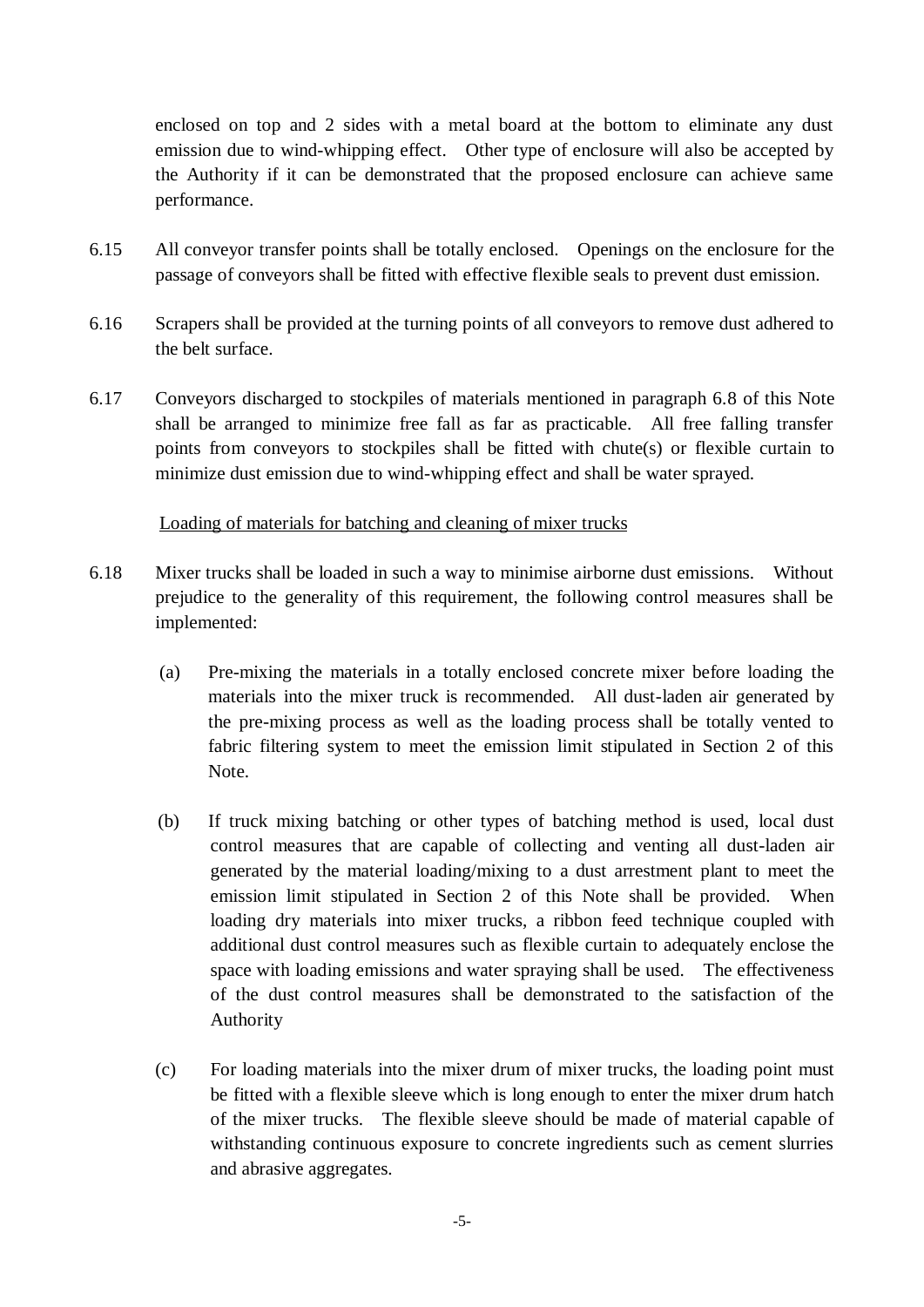#### Cleaning of vehicles leaving the premises

- 6.19 All practicable measures shall be taken to prevent or minimize the dust emission caused by vehicle movement.
- 6.20 All access and route roads within the premises shall be paved and adequately wetted.
- 6.21 Vehicle cleaning facilities shall be provided at the site exit of the premises and used to clean leaving vehicles as follows:
	- (a) All vehicle cleaning activities shall be carried out within the site boundary. During cleaning, the whole vehicle body shall be located within the site boundary, and there shall be no splashing of wash water to public area outside the site boundary at all times.
	- (b) Effective vehicle cleaning facilities and/or arrangement, such as installation of adequate number of pressurized water spray nozzles, shall be in place and operated to thoroughly wash down muddy materials from the vehicle body and wheels before vehicles leave the site exit. Where necessary, manual hosing by trained labourer shall also be supplemented to ensure thorough removal of dust and no muddy water on the vehicle body and wheels.
	- (c) Effective vehicle stopping device, such as a barrier gate or other effective means agreed by the Authority, and interlocking system shall be installed at the cleaning area at the exit of the cleaning area inside the site boundary to ensure sufficient time for cleaning of the vehicles. Detailed inspection of the vehicles after cleaning shall be conducted to ensure thorough removal of dust and no carrying over of muddy water on the vehicle body and wheels before allowing vehicles to leave the site.
	- (d) A slurry water handling system shall be provided and operated effectively to intercept all wash water from the vehicle cleaning process. There should be a peripheral U-channel or suitable alternative to ensure no discharge or spillage of the wash water beyond the site boundary and to prevent dust deposit accumulation on the public roads.
- 6.22 There shall be no visible run-off of sediment-laden water from the vehicle cleaning facilities to areas outside the premises.
- 6.23 As different arrangements of vehicle cleaning facilities may be used to meet specific site conditions, the applicant seeking a new licence, variation of a licence or renewal of a licence shall provide detailed information on vehicles cleaning facilities for agreement by the Authority.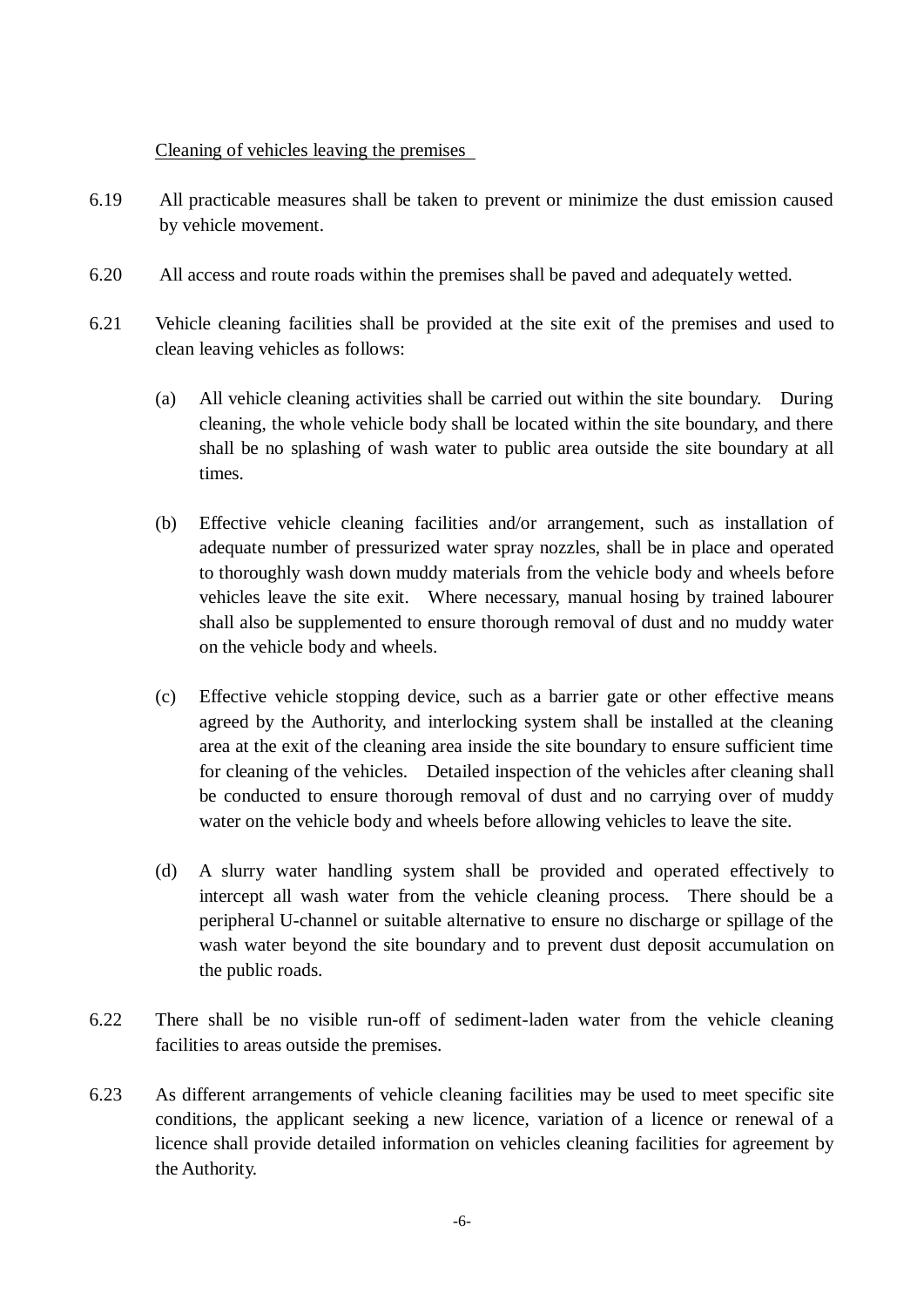#### Mixer Trucks

6.24 Closure device shall be provided on mixer trucks for preventing spillage of concrete from the concrete discharge outlet of mixer trucks.

#### Housekeeping

6.25 A high standard of housekeeping shall be maintained. All spillages or deposits of materials on ground, support structures or roofs shall be cleaned up promptly by a cleaning method acceptable to the Authority. Any dumping of materials at open area shall be prohibited.

## **7 MONITORING REQUIREMENTS**

- 7.1 Parameters and sampling frequency will be determined by the Authority. However, the following parameters should be monitored as specified below:
	- (a) Process Monitoring

Monthly total of raw material input, product output and material stock (by manual recording), and other essential operating parameter(s) which may significantly affect the emission of air pollutants.

(b) Ambient Monitoring

| At site boundary and/or any   | Respirable suspended particulates                 |
|-------------------------------|---------------------------------------------------|
| other locations acceptable to | (at least one 24-hour sample per 6 calendar days) |
| the Authority:                |                                                   |

7.2 The following Boundary Ambient Standards set for triggering investigations by the licence holder

Respirable suspended particulates  $\therefore$  100  $\mu$ g/m<sup>3</sup> (24 hour average)

#### Event and Action Plan

7.3 Should the boundary ambient standard be exceeded, the licence holder shall take action according to the Event and Action Plan at Annex II.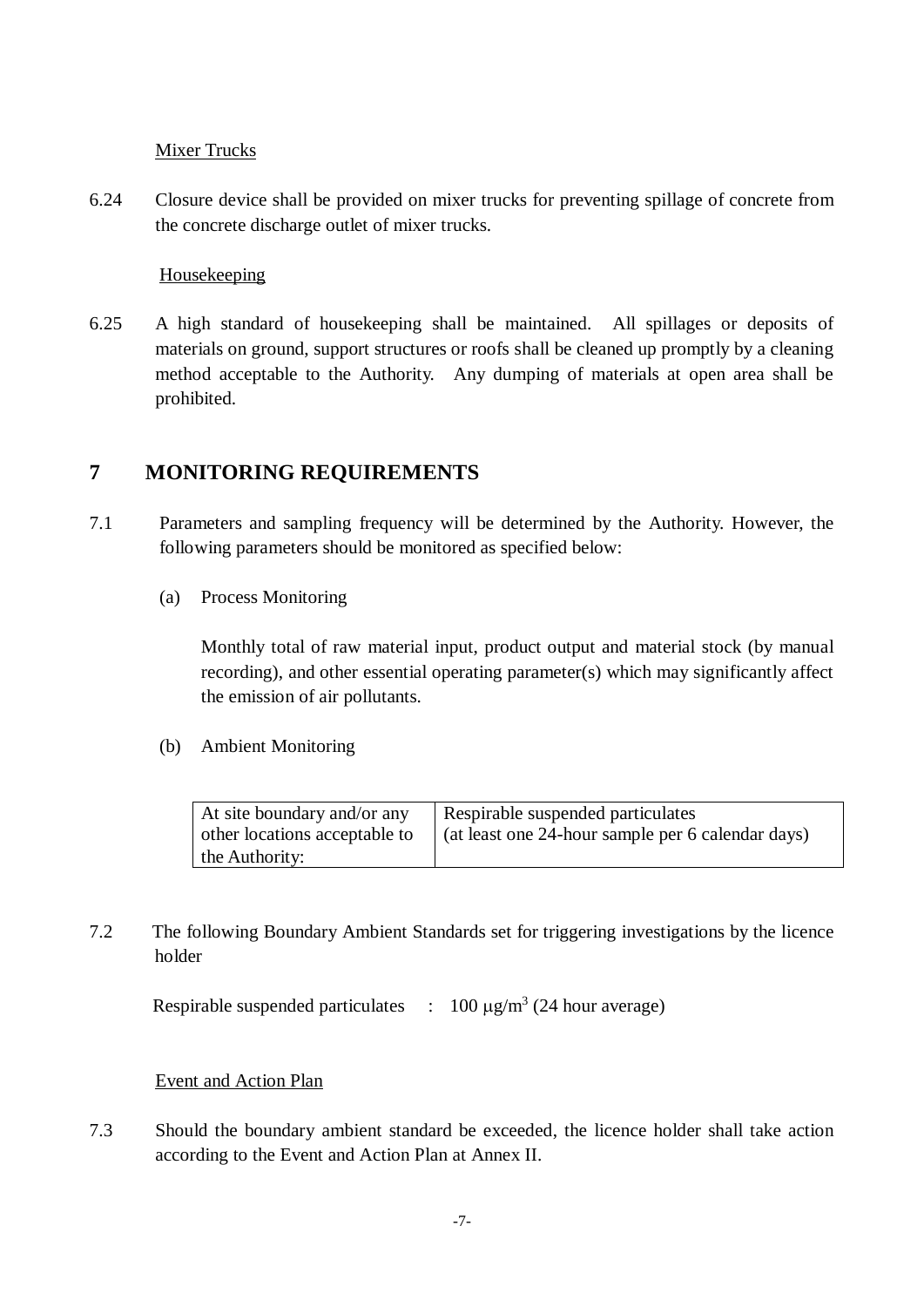## **8 COMMISSIONING**

8.1 Commissioning trials (to be witnessed by the Authority whenever appropriate) shall be conducted to demonstrate performance and capability of the air pollution control measures and a report of commissioning trial should be submitted to the Authority within 1 month after completion of the trial.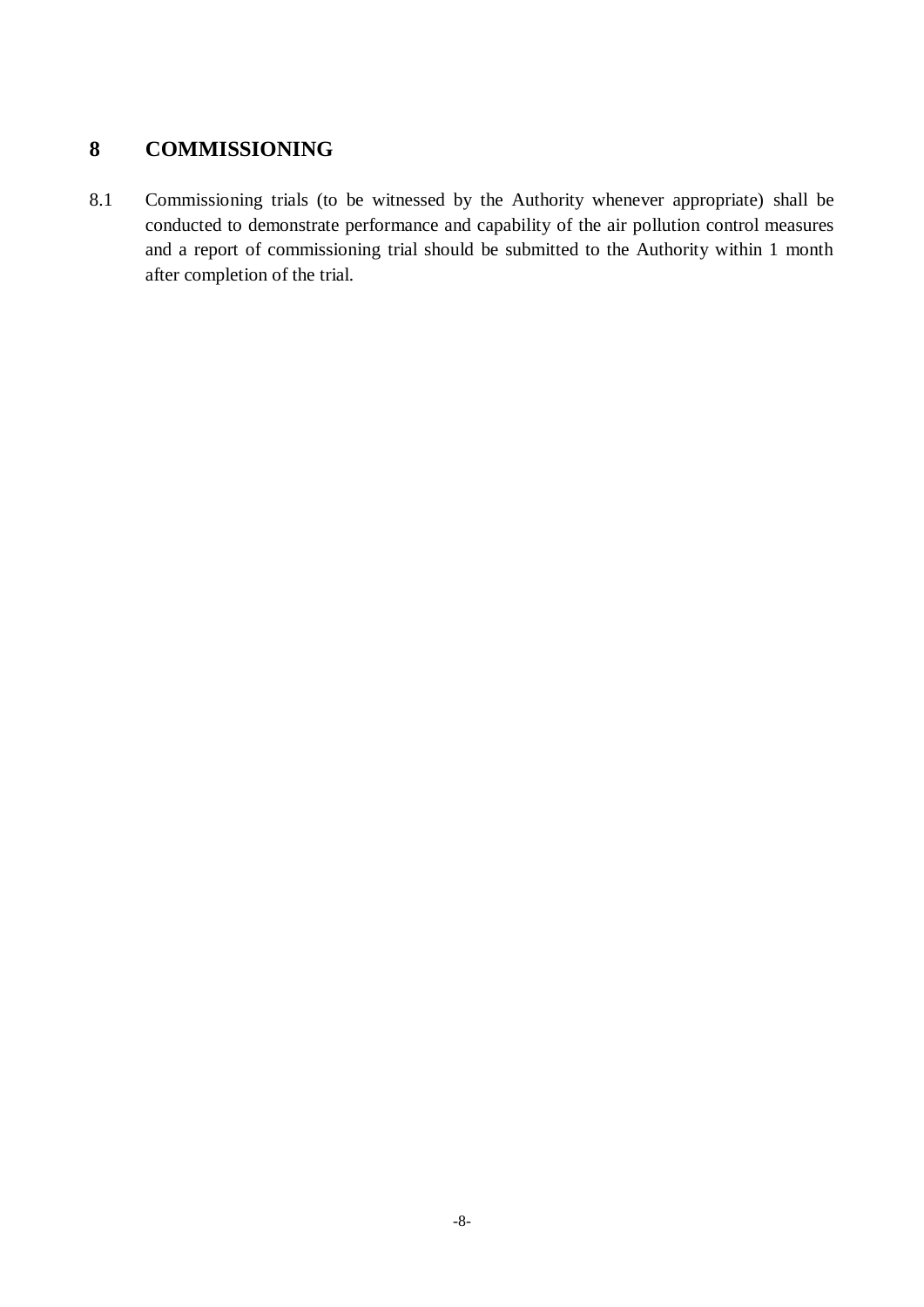#### **ANNEX I CONCENTRATION LIMIT FOR EMISSION FROM CEMENT WORKS – CONCRETE BATCHING PLANT**

1.1 With respect to non-fugitive fixed emission points of bag filters, air pollutant emissions from each emission point of the subject specified process shall comply with the concentration limit specified below. The air pollutant concentration is expressed at reference conditions of  $0^{\circ}$ C temperature, 101.325 kPa pressure, and without correction for water vapour content. Introduction of diluted air to achieve the emission concentration limit shall not be permitted.

| <b>Air Pollutant</b> | <b>Concentration Limit</b>                |
|----------------------|-------------------------------------------|
| Particulate matter   | $10 \text{ mg/m}^3$ (design standard) [a] |

Note: [a] For the emission points of existing premises with a designed concentration limit of 50 mg/m<sup>3</sup>, the licence holder shall, upon licence renewal, submit an improvement plan to meet the limit of 10 mg/m<sup>3</sup> (design standard). The concentration limit of 10 mg/m<sup>3</sup> (design standard) shall be met by 1 January 2018 for all plants.